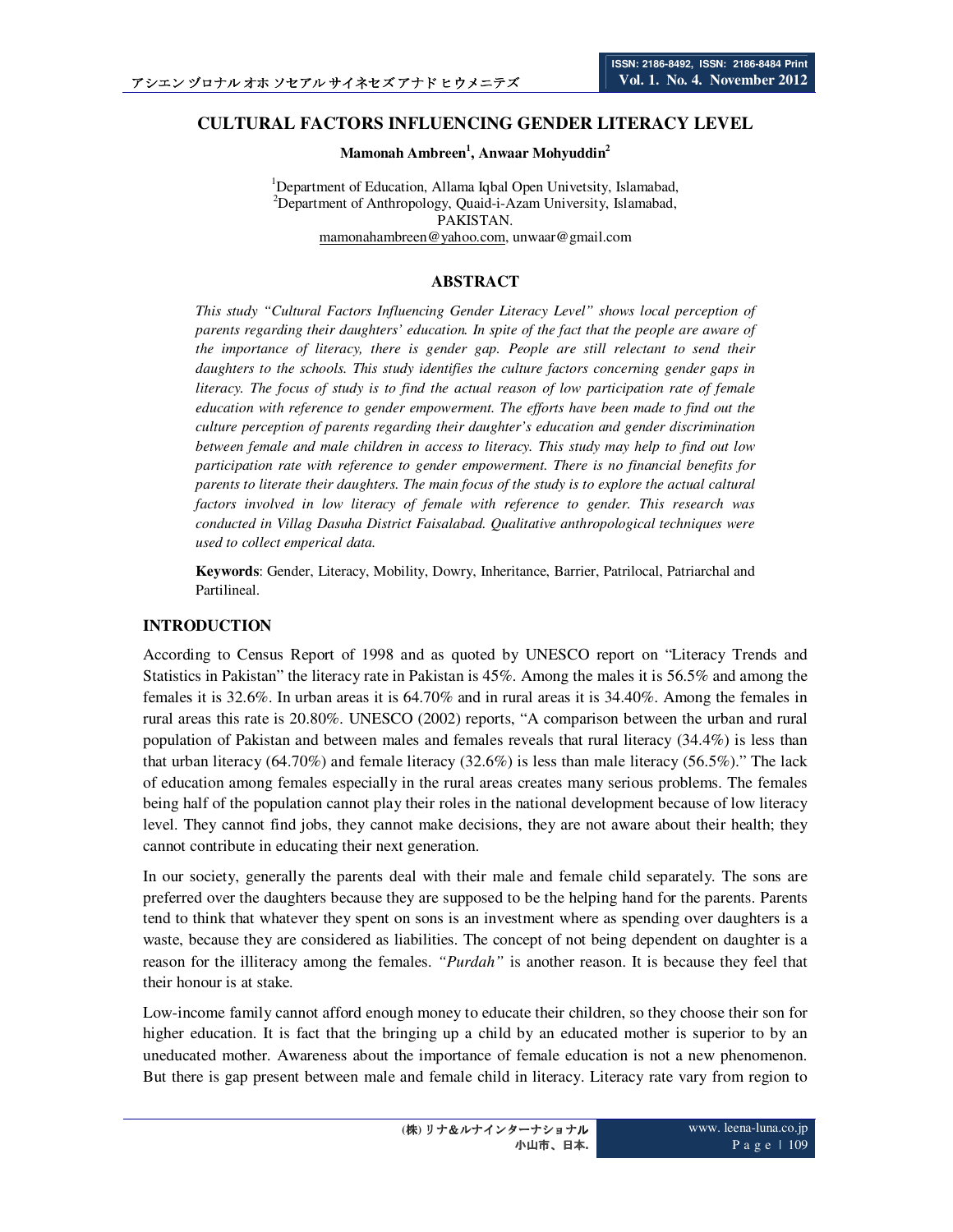region as well as in case of sex. For instance, literacy rate in rural areas are lower as compared to urban areas. Similarly, female literacy rates are lower as compared to those of male (Ghafoor, 1994).

## **RESEARCH METHODOLOGY**

*By "methodology" we mean the philosophy of the research process. This includes the assumptions and values that serve as a rationale for research and the standards or criteria the research use for interpreting data and reaching conclusions. Whereas by "method" we simply mean the research technique or tool used to gather data. Methodology of the current research was based upon qualitative anthropological research methods which include socio-economic survey, participant observation, key informant interviews, interviews, case studies and focus group discussions were used to collect empirical data. For socio-economic survey 100 households were selected through simple random sample. We choose two key informants in the village on our personal judgment basis, which knew most of the people in the village and their socio-economic conditions. Participant observation was used in order to get first hand and accurate information about the respondents. We participated in the daily activities of the village. In-depth interviews were conducted with the elder members of society to get detailed information. Structured Interviews were used to collect information from the teachers and other working women because they take the interview more seriously and give reasonably accurate answers. Case studies were conducted to get a detailed presentation of data related to different events. The first visit was conducted in 1996, and the second in 2006.* 

## **RESULTS AND DISCUSSION**

This study was conducted in Village Dasuha (242-R.B.), District Faisalabad in Punjab, Pakistan. The village is situated at a distance of 15 km from Faisalabad city in South West direction and 2 km from Samundri Road from where a branch road leads to the village. According to 1998 population census report of district Faisalabad the total population of Dasuha is 9,557, which includes 4952 males and 4605 females. This total figure includes 7721 Muslims and 1838 Non-Muslims.

| <b>Total Population</b> | <b>Male</b>     | Female | <b>Muslim</b>    | <b>Non-Muslim</b> |
|-------------------------|-----------------|--------|------------------|-------------------|
| 9557                    | 4952            | 4605   | 7721             | 1838              |
| Population              |                 |        | Population       |                   |
|                         |                 |        |                  |                   |
| <b>D</b> Male           | <b>OF</b> emale |        | <b>O</b> Muslims | ■Non-Mulims       |

|  |  | Table 1. Population of the Village |  |  |
|--|--|------------------------------------|--|--|
|--|--|------------------------------------|--|--|

The educational facilities are present in the village both for boys and girls. The total number of schools present in the village is 11. There is one high and two primary schools for boys, one higher secondary and two primary schools for girls provided by the government. There are two middle schools, two primary schools and one nursery school in the private sector where there is coeducation. The schools in private sector are providing both Urdu and English medium education to the students. The number of male students in English medium sections of the school is more than females. Computer education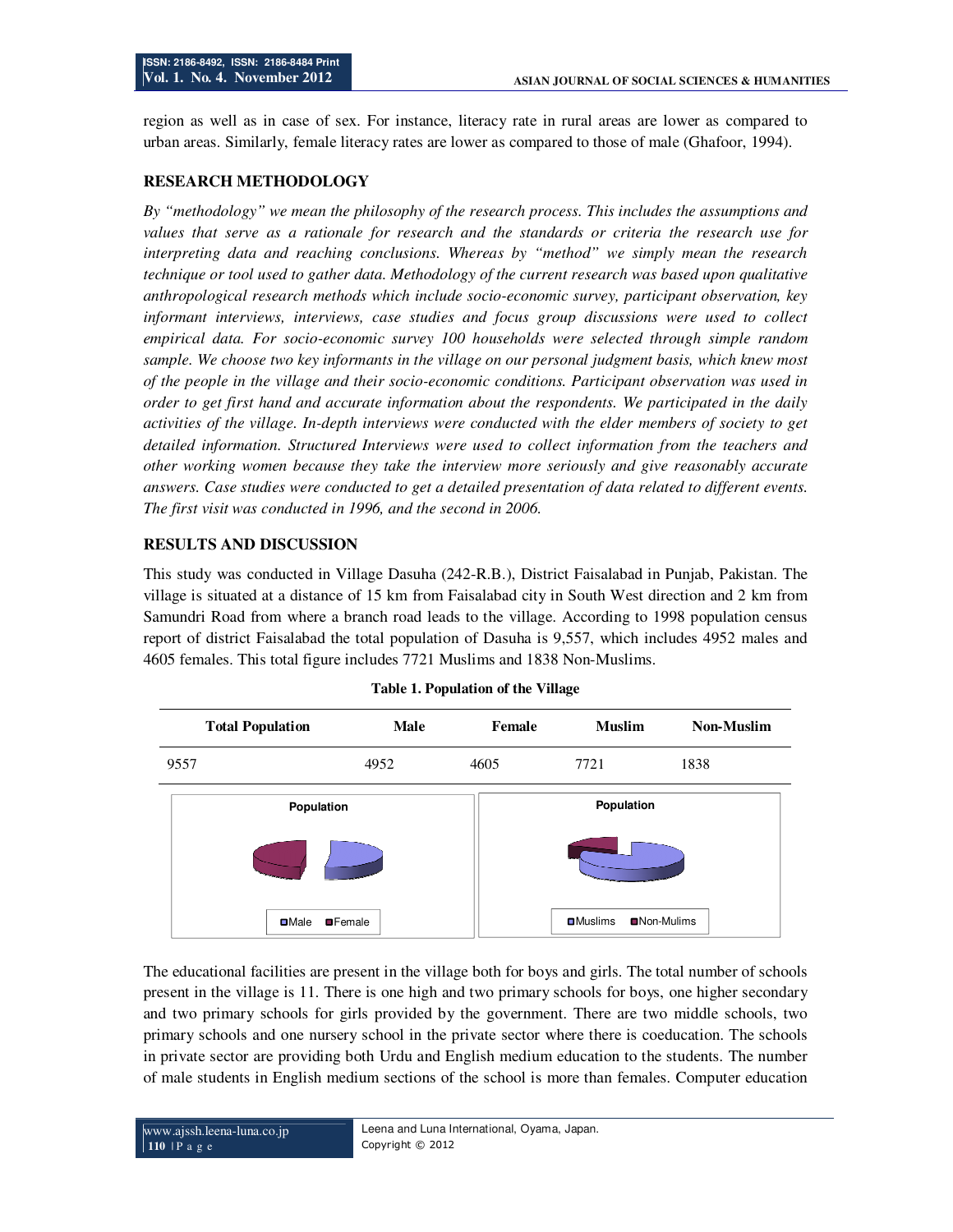is also present in Kinder Middle School. For the higher education people send their sons to the colleges and universities in Faisalabad.

| <b>Schools</b>          | For boys                         | For girls      | Coeducation    | <b>Status</b> |  |
|-------------------------|----------------------------------|----------------|----------------|---------------|--|
| Higher secondary School |                                  | 1              |                | Government    |  |
| <b>High School</b>      | $\mathbf{1}$                     |                |                | Government    |  |
| Middle School           |                                  |                | $\overline{2}$ | Private       |  |
| Primary School          | $\overline{2}$                   | $\overline{2}$ |                | Government    |  |
| Primary School          |                                  |                | $\overline{2}$ | Private       |  |
| Nurseries               |                                  |                | $\mathbf{1}$   | Private       |  |
| <b>Schools</b>          |                                  |                |                |               |  |
|                         |                                  |                |                |               |  |
|                         | <b>□Boys ■Girls □Coeducation</b> |                |                |               |  |

**Table 2. Position of the Schools in the Village** 

#### **Cultural Barriers for Girl's Education**

Husain (1976) says that the quantitative interest in the education of girls does not go beyond the city limits. Whatever interest we have in female education is restricted to urben surroundings. Outside the cities, in the rural areas, where the bulk of Pakistani's population lives, even the thin veneer of interest we find in the citiesis absent. Poverty, early marriages, social customs and lack of education opportunities combine to inhibit any likely interest in female education. Thus in the villages as well as in the cities our first and immediate problem in the field of female education is to have a wider and deeper realisation of its importance.

Before discussing the cultural barriers for girls in education let's see the overall position of literacy in Pakistan. Mumtaz & Shaheed (1987) stated, "As the socially prescribed role of women is limited to raising a family, education is never a priority for girls. The result is that the literacy rate for women in Pakistan is one of the lowest in the world."

| Literacy rate | Urban  | Rural   | Male  | Female |
|---------------|--------|---------|-------|--------|
| 45%           | 64.70% | 34.40\% | 56.5% | 32.6%  |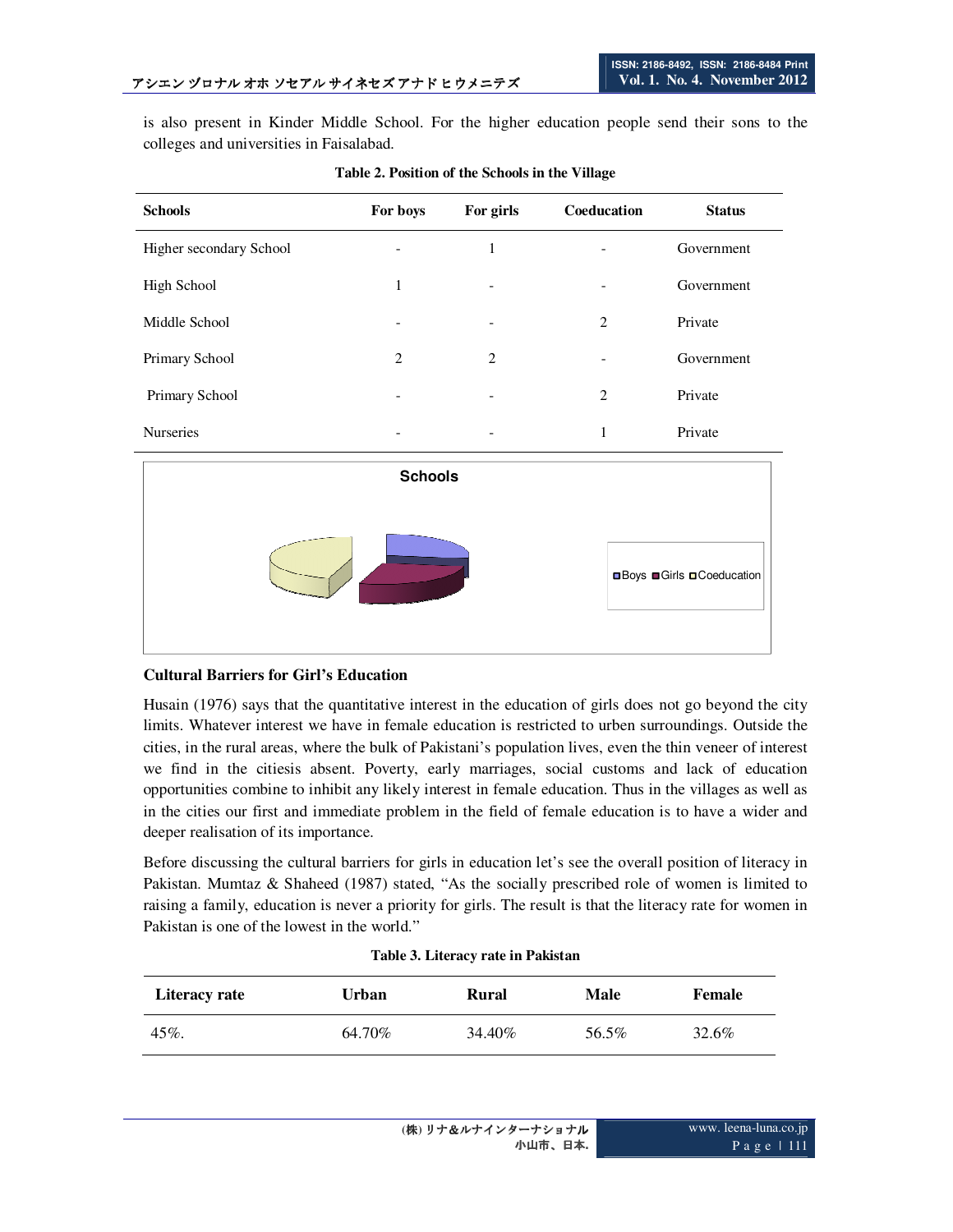

Following are the major cultural barriers for girls in access to education.

**Purdah:** *"Purdah"* is observed in the village at different levels. Females do not come in front of stranger men and boys. They do not interact with them, and do not go out alone. *"Purdah"* is the major barrier for the girls in education. There is a slight change in the behaviours of the people regarding *"purdah"*. There are many females in the village who do not bother if any stranger watches them. They do not hide their faces even. Many of them are not sending their daughters for higher education. They said that we do not care if anybody sees our daughter. But it is the comment or a negative remark, which anybody may pass for their daughter, because these remarks often last with the girls forever and spoil their lives. Their marriages become problem. So it is better not to send them to schools. There is a small group of people who passes negatives comments on the ladies who come out of their homes for any purpose. They themselves are very strict with their ladies. They never allow them to go out of the homes alone because they may expect the same treatment for their ladies from anybody else. This group is harmful not only for others but for their own families also. So this factor is the major barrier for literacy gap regarding gander.

**Dowry:** As a tradition in Pakistani society a lot of dowry has to be given to the girl at the time of her marriage. This tradition is another barrier for the girls in education in the village. Many parents start collecting the dowry for their daughters just after their birth. The money, which should have been invested on their education, is spent on dowry. Many of the parents say that education is more important than dowry, but we cannot invest on both sides. We are investing on dowry because at the time of her marriage nobody will ever demand for education, everybody will ask for dowry. So it's better to collect dowry than education.

**Nonparticipation in Economic Activities:** According to Klein & Renate (1992) "The preference for sons, who are obviously better fed and nursed, is based on the distribution of tasks and roles according to sex. It is the responsibility of the son for example to support his parents in old age and to ensure the survival of the family by linking the living and the dead. Men are also regarded as stronger and intellectually superior, a view that many women themselves hold." The females are kept economically dependent on males no matter how hard they work to contribute to the family's income. They can only contribute in the income through embroidery; crochet work and stitching because by keeping themselves inside the house they could do these works. The ladies cannot go outside for jobs, because it is considered as dishonour for the males. The males who send their females for jobs face a bad reputation in the society as if they are living on the earnings of the females and they cannot earn to feed them. This concept is another major barrier for the girls in access to education. Most of the parents say that we do not have to send them for jobs so why to educate them.

**Temporary Family Membership:** Ghafoor (1994) said that "literacy, whether defined narrowly or broadly, is fumdamental need of an individual if he/she has to lead successful, happy and prosperous life in a society." As there is a patrilocal residence in our society the girls have to move with their husbands to live with them. So they are treated as temporary members of the family. Most of the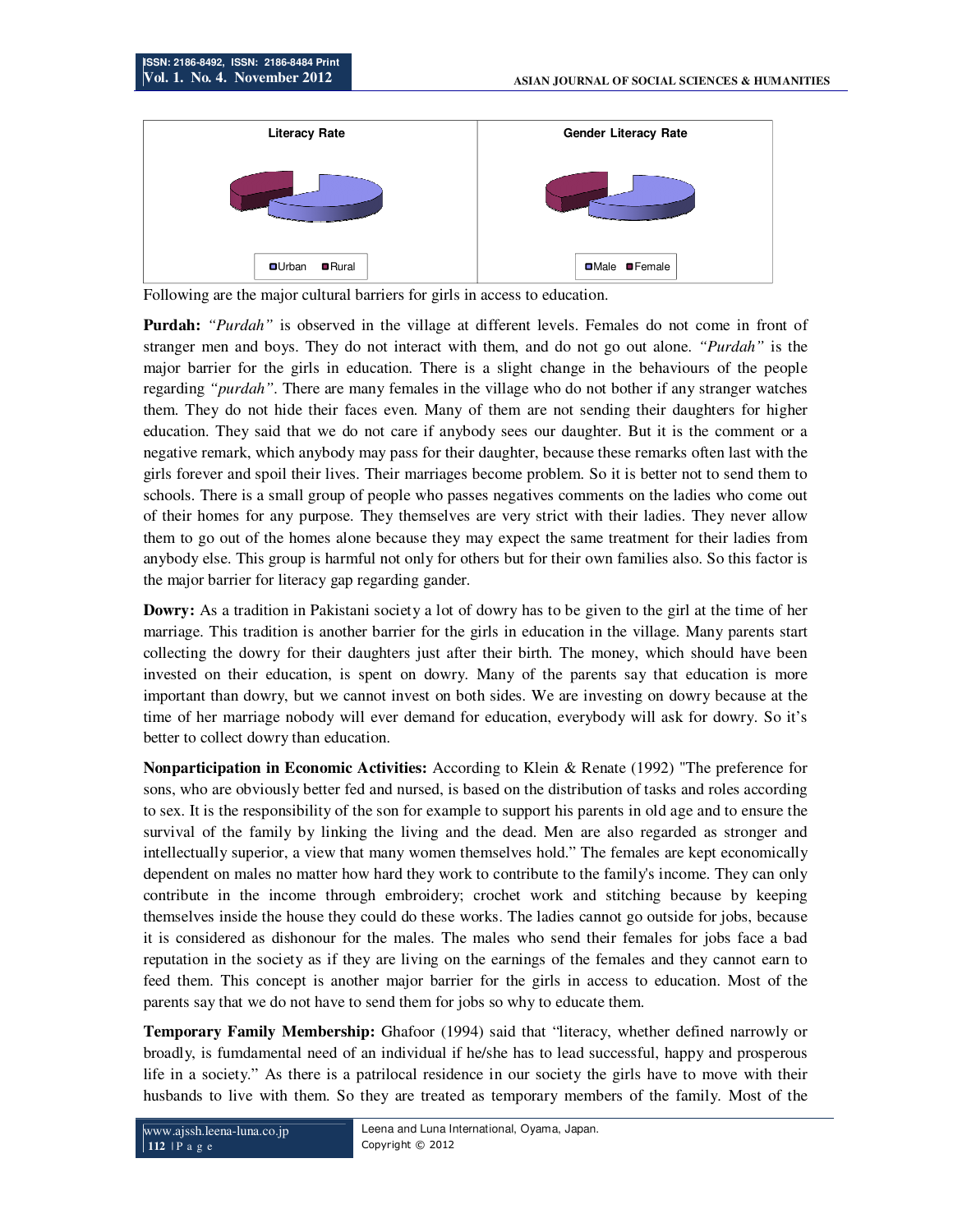families do not want to invest much on the education of their daughters because they have to leave after their marriage and their investment would be of no use. Somebody else would be benefited from it. This patrilocal residence system is another barrier for the girls.

**Division of Labour:** Paranjape (1999) observed that one of the principal reasons which keep many girls out of school system especially in rural areas is that they are required to work at a very young age in various domestic chores.

There is no balance between the work assigned to the males and females especially at the school going age. The boys at this age have very little to do. They have a lot of free time for their studies. On the other hand the girls of the same age have to do a lot of work at home. They have to help their mothers in almost every household work. This imbalance is another barrier for the girls regarding education.

UNICEF's Convention on Child Rights (1990) states in background note No.6 that discrimination against women begins in childhood, when social and cultural attitudes conspire to apportion the girl child less than what the family and the nation would offer her brother. It is the male child who usually gets the lion's share of available resources: of food and maternal attention, of health care and education.

**Inheritance:** As I have mentioned earlier, according to Islamic Law, the women and girls are entitled to inherit the land and property, in which they get half of the male's share and the Pakistan's secular or judicial law also advocates women's share in the property, but the traditional practice prevalent in the village deprives them from their legal share in land according to which women are supposed to hand over their share of land in favour of their brothers. The common perception is that the girl is given her share of property in the form of dowry, and if the girl is given her share of land, then she'll take it to her husband's family and the family's property will go out of the hands of the actual owners. This factor, not giving the share of property to the girls is another barrier for the females in education, because if the girl gets education she may start demanding for her share of property.

**Mobility:** Her mobility is restricted and she is confined in the private domain i.e. the house. She is made to depend on her parents, brothers or elder relatives for the fulfillment of her requirements. They cannot study because of the restrictions on mobility. Although they can study further privately, but that too is not allowed by most of the male members of the family. The fear of outside world and sabotage of their *"izzat"* (honour) is infused in their minds. Therefore first of all they do not dare to go out alone, and those who break these rules; the male members of their family may give them even a physical assault. So this restricted mobility is another barrier for literacy gap regarding gender.

**Power of Decision-Making:** Being a patriarchal community, the decision making power is held by the male members of the family. In majority of the houses the males are the heads of the households. Fathers, brothers, uncles or the husbands have authority to make decisions. The males not only influence the external decisions, they also influence the internal decisions of the household. They make decisions regarding their females' education, where to study and how much to study. Normally the male decision makers stop the females of their families from education earlier because they are more conscious about the *"purdah"* and the concept of *"izzat"*, which is linked with the females. If a female have to make the decision regarding education of the girls, she may not stop them as early as the males do. A hidden fear in the minds of males is that after getting education the females may start interfering in the decision making process, which is so far male's domain. He does not like any interference in his domain, so he keeps the female less educated. Whenever a question regarding the decision making power was asked from females of the house they said, "Obviously male and it is their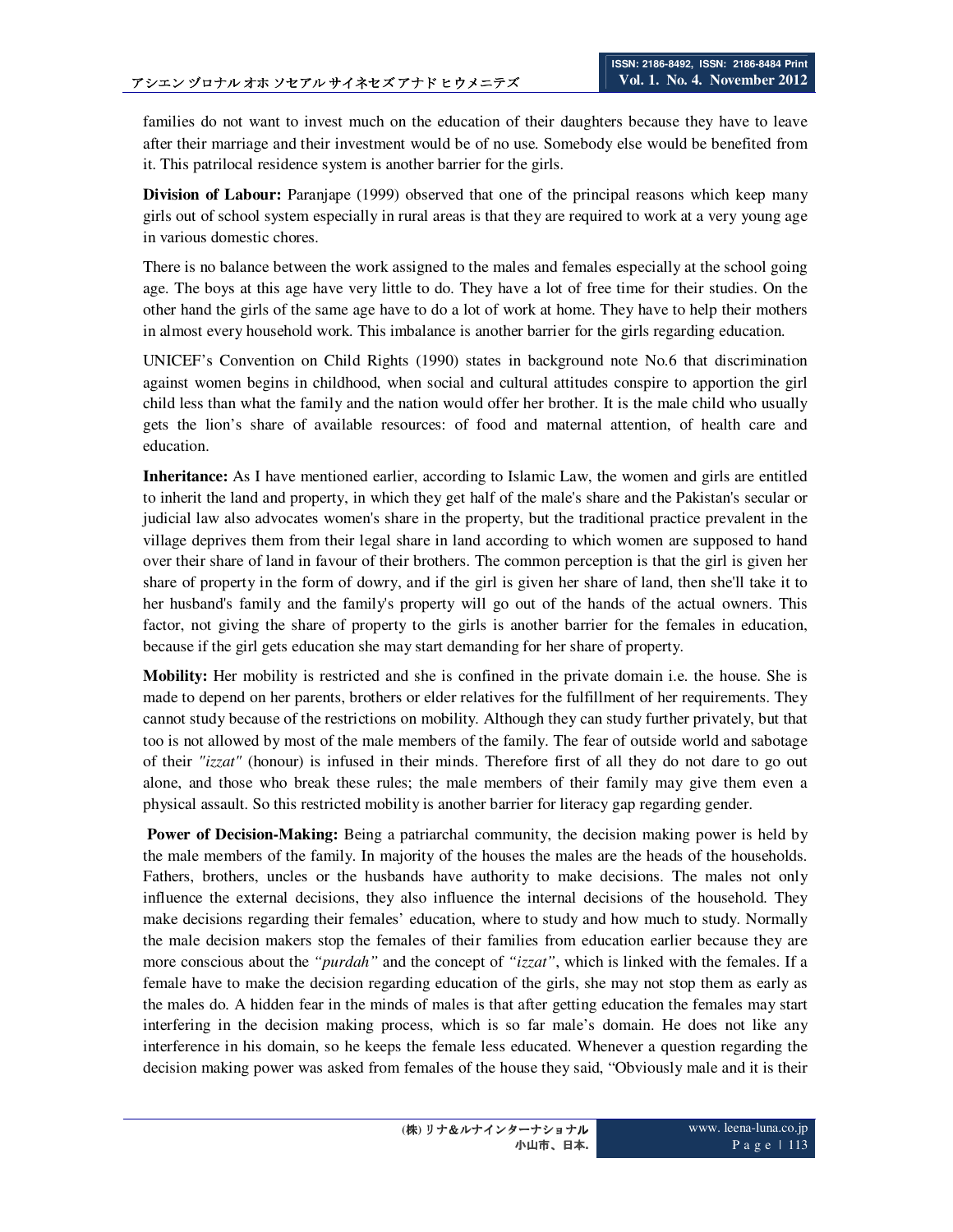right. They go out of the homes, have interaction with the people and have a better vision, so they can make better decisions." This statement may differ after they get education.

#### **Changes Observed During Recent Past**

Despite the rigid customs and traditions which are being followed by the villagers, certain changes have also taken place, like *"purdah"* these days is not as strict as it was in past. In the past the women had to wear a thick *"burkha"* from very young ages and had to cover themselves with it even in summers, but now the girls have started wearing *"chadders"* and veils although they still cover their faces and bodies with them. The use of *"burkha"* has reduced to great extent. In the past the *"purdah"* was so strict that women used to stop and turn their faces in the opposite direction or on the sides of the paths when they used to see men coming in their way, but now this activity is very rare. Then the girls and women only used to go out to meet their relatives during nighttime and that too with male companions, but now this practice is very rare. Now they can even go during the daytime. The girls go to schools and *"madrassas"* etc, and women can also be seen as L.H.Vs and L.H.Ws so this trend has changed.

Changes have also been observed in the health issues, as the people are gaining greater awareness about health, family planning and related issues through the Lady Health Visitors and media. The people have started taking their females to the hospitals.

A change has also appeared in context of education too. In the past people didn't even allow their daughters to study, but now they have started getting their daughters educated. Most of my respondents said that it's because of media. People have been made aware that it is as important for daughters to get education as it is for boys. There are many girls who were not allowed to study in the past but now their younger sisters are being sent to school by their parents.

There was a time when girls were not allowed to speak against any order of their parents, especially fathers, uncles and brothers. But now it was observed that girls have started speaking against not being allowed to study further, I've seen some girls who are getting higher education by force. Some girls although are not educated themselves, but have made their parents send their younger sisters to schools.

Although these are only few of the aspects in which change was seen but these changes were seen in majority of the families. Although the pace of social change is extremely slow but it is happening, showing that the rural society is not static and exposure to media and interaction with the urban community has also affected the Dasuha society in some ways.

But the harsh reality still holds a strong position as the girls of Dasuha, which is a fusion point of Punjabi Culture, are living in a conservative patriarchal and partilineal society where they are assigned with the roles of a domestic worker expected to be submissive, chaste, *"purdah"* observing, dowry making and ready to be wed off and to nicely settle down in the house of their in laws. A little education with full devotion to household works in order to care and look after the members of the family in a docile and submissive manner is the normal life schedule of most of Dasuha girls who are groomed to accept the dominance of men as father, brother and husband.

This study also highlights the fact that a conscious and persistent effort is to be made to educate the society about the equal status of males and females. The girls are to be allowed to get educated so that they can have the confidence to face the world. The parents should have flexible attitude towards their children as it affects the life and personality of the children.